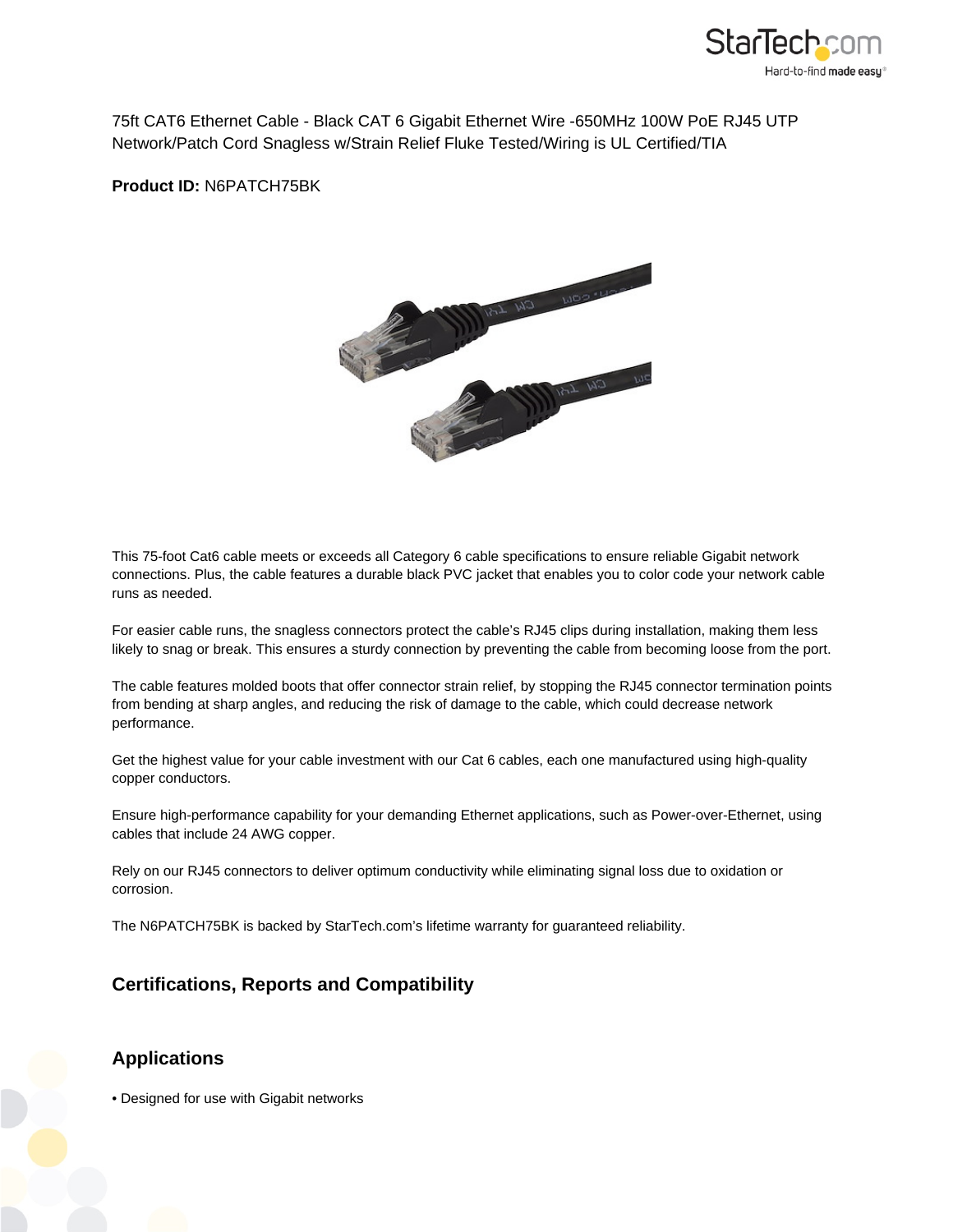

- Patches from hub to distribution panel
- Connects workstation to wall outlet
- Extend the reach of your Gigabit network devices by 75 ft

## **Features**

• Colored hoods for departmental color coding

• Molded strain relief prevents the cable from being bent at sharp angles at the RJ45 connector, to minimize the stress at the plug termination point

• HIGH PERFORMANCE CAT6 ETHERNET CABLE: 100% copper for error-free Multi Gigabit 1/2.5/5Gbps connections; 10Gbps up to 160'; Fluke patch cord tested to comply w/ANSI/TIA-568-2.D Category 6; ETL Verified

• POE SUPPORT: 24 AWG stranded copper conductors & UL Rated Wiring (E132276-A) supports up to 100W for PoE devices like VOIP phone & security systems; IEEE 802.3bt & DTE power compliance reduces cable heating

• QUALITY CONSTRUCTION: ETL & UL certified wire; 50-micron gold-plated connectors prevent rust/corrosion to avoid costly network downtime; High quality PVC jacket resists bending or fraying damage

• EASY INSTALLATION: 75 foot snagless patch cord for easy installation & flexible disconnection in wiring conduits; Compatible w/Cat5e & earlier standards; Molded boots available for constrained spaces

• SPECS: Length: 75ft (22.8m) Color: Black 650 MHz Rated Structure: 4 Pair UTP RJ45 Jacket: PVC Wire Gauge: 24 AWG Copper Wiring: ANSI/T568B ETL Verified Warranty: Lifetime

| <b>Prominence</b>  |                       |                                                                                                       |
|--------------------|-----------------------|-------------------------------------------------------------------------------------------------------|
|                    | Warranty              | Lifetime                                                                                              |
|                    | Line                  | Description CDW 75 - 1st StarTech.com CAT6 Ethernet Cable 75' Black 650MHz PoE Snagless<br>Patch Cord |
| <b>Hardware</b>    |                       |                                                                                                       |
|                    | Number of Conductors  | 4 Pair UTP                                                                                            |
|                    | Cable Jacket Material | PVC - Polyvinyl Chloride                                                                              |
|                    | <b>Fire Rating</b>    | <b>CMG Rated (General Purpose)</b>                                                                    |
|                    | Cable Type            | Snagless                                                                                              |
|                    | Wiring Standard       | TIA/EIA-568-B.1-2001 T568B                                                                            |
| <b>Performance</b> |                       |                                                                                                       |
|                    | Cable Rating          | CAT6 - 650 MHz                                                                                        |